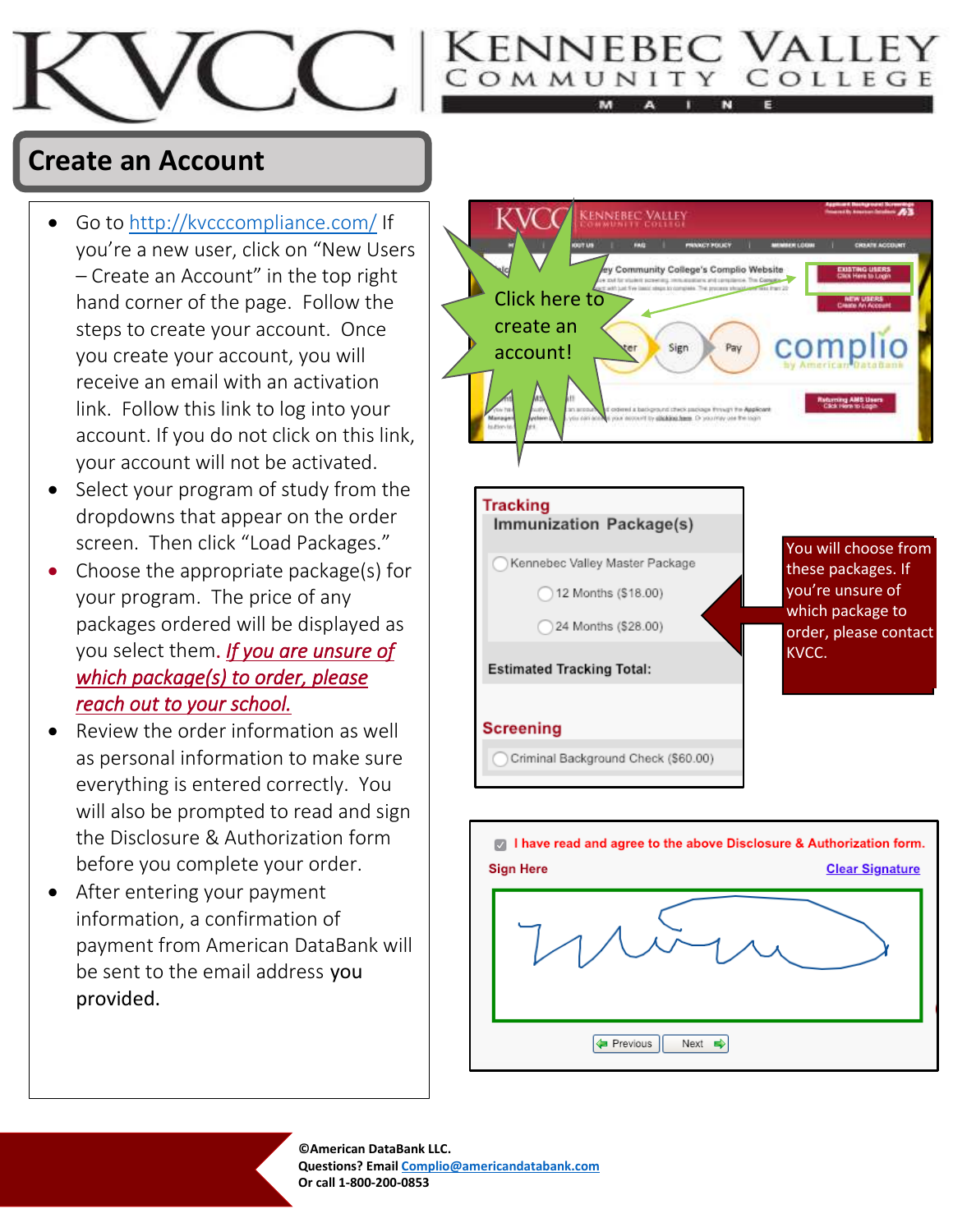#### **Uploading Documents**

1



| and 0 are still pending review.<br>You are still not compliant in the following category(s): |                                     |  | Since your last login 0 item(s) have been marked "meets requirements", 0 item(s) have been marked "does not meet requirements", |
|----------------------------------------------------------------------------------------------|-------------------------------------|--|---------------------------------------------------------------------------------------------------------------------------------|
| <b>Hepatitis B</b>                                                                           | Each time you login,                |  |                                                                                                                                 |
|                                                                                              |                                     |  |                                                                                                                                 |
| You have following upcoming expiration category(s):                                          |                                     |  | which categories are still<br>not compliant.                                                                                    |
| <b>Category Name</b><br>Influenza Vaccine                                                    | <b>Expiration Date</b><br>10/1/2018 |  |                                                                                                                                 |
| Professional Liability Insurance                                                             | 12/19/2018                          |  | It will also show you if                                                                                                        |
| <b>Tuberculosis</b>                                                                          | 1/6/2019                            |  | you have any categories                                                                                                         |
| American Heart Association BLS Provider CPR                                                  | 11/1/2020                           |  | that will expire soon.                                                                                                          |

From the home page of your Complio account, click "Upload Documents" on the upper right hand side of the screen. Browse through your files for the documents you want to upload into your Complio document library.

You can also upload these as you completed each requirement individually. You can associate the same document to more than one requirement. If the requirement needs a series of titers or shots, you will need to associate your document to each item.



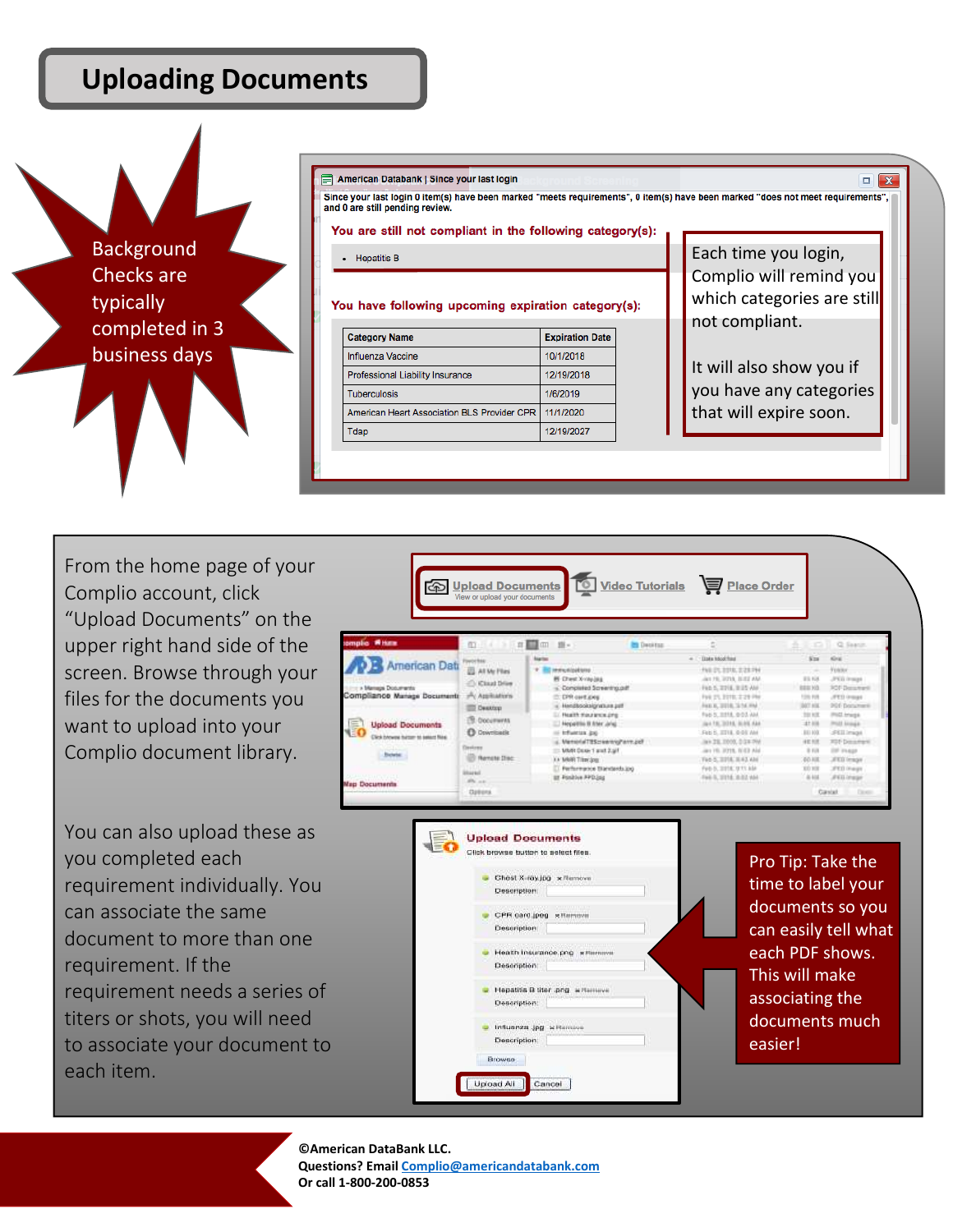### **Associating Documents**

- Return to your Home page, where you will see the list of requirements listed.
- Click "Enter Requirements" to the right & indicate which required items you are submitting. You will see what is required to become compliant for each category as soon as you click "Enter Requirements".
- Choose documents from your document library that should be associated with each item. You may upload these individually into the category.
- You may need to submit multiple items for a single compliance category. You may also assign the same document to multiple items.
- Enter the details required for each item – date, results, etc.
- Documents are reviewed within 1-3 business days. Be sure to submit documents at least 3 business days prior to any deadline you have.
- Don't forget to click "Submit"





You might need to submit more than one item for each category. You can associate the same document to more than one item in each category. In this example I would want to associate my document to each titer -Measles, Mumps, and Rubella. I then need to add my result and my date for each titer as well.

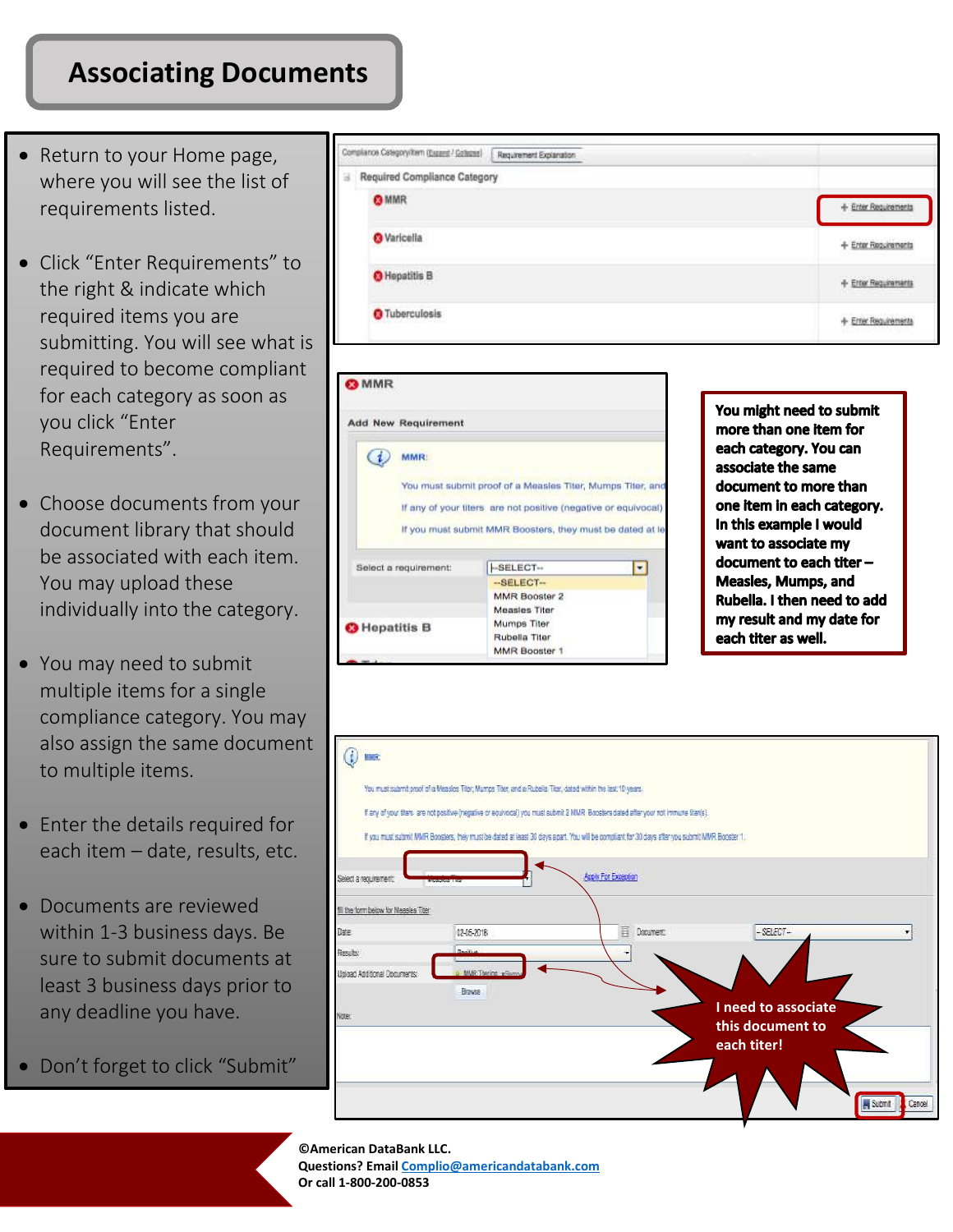#### **Document Review**

- Once you have submitted your documentation for review, the red X on the left side of your home screen will become a yellow exclamation point. A yellow exclamation point indicates your document is pending review.
- American DataBank will review your documents to ensure they meet your University's standards.
- If you have any questions about what your documents needs to have in order to be approved, please click on "Requirement Explanation", at the top of your screen.
- Once American DataBank reviews your documents, the category will either have a green check mark or a red X next to the category.
- A green check mark means the category is compliant.
- A red X means the category is not compliant. If your document doesn't meet the requirements, you will receive a notification from Complio with an explanation.
- Your account will show all green check marks once you are fully compliant



|   |                                     | Compliance Category/Item (Expand / Collipse) |  | Requirement Explanation |  |  |  |
|---|-------------------------------------|----------------------------------------------|--|-------------------------|--|--|--|
| н | <b>Required Compliance Category</b> |                                              |  |                         |  |  |  |
|   | d.                                  | <b>@MMR</b>                                  |  |                         |  |  |  |

Overall Compliance Status Not Compliant @ (10/17 Compliant)